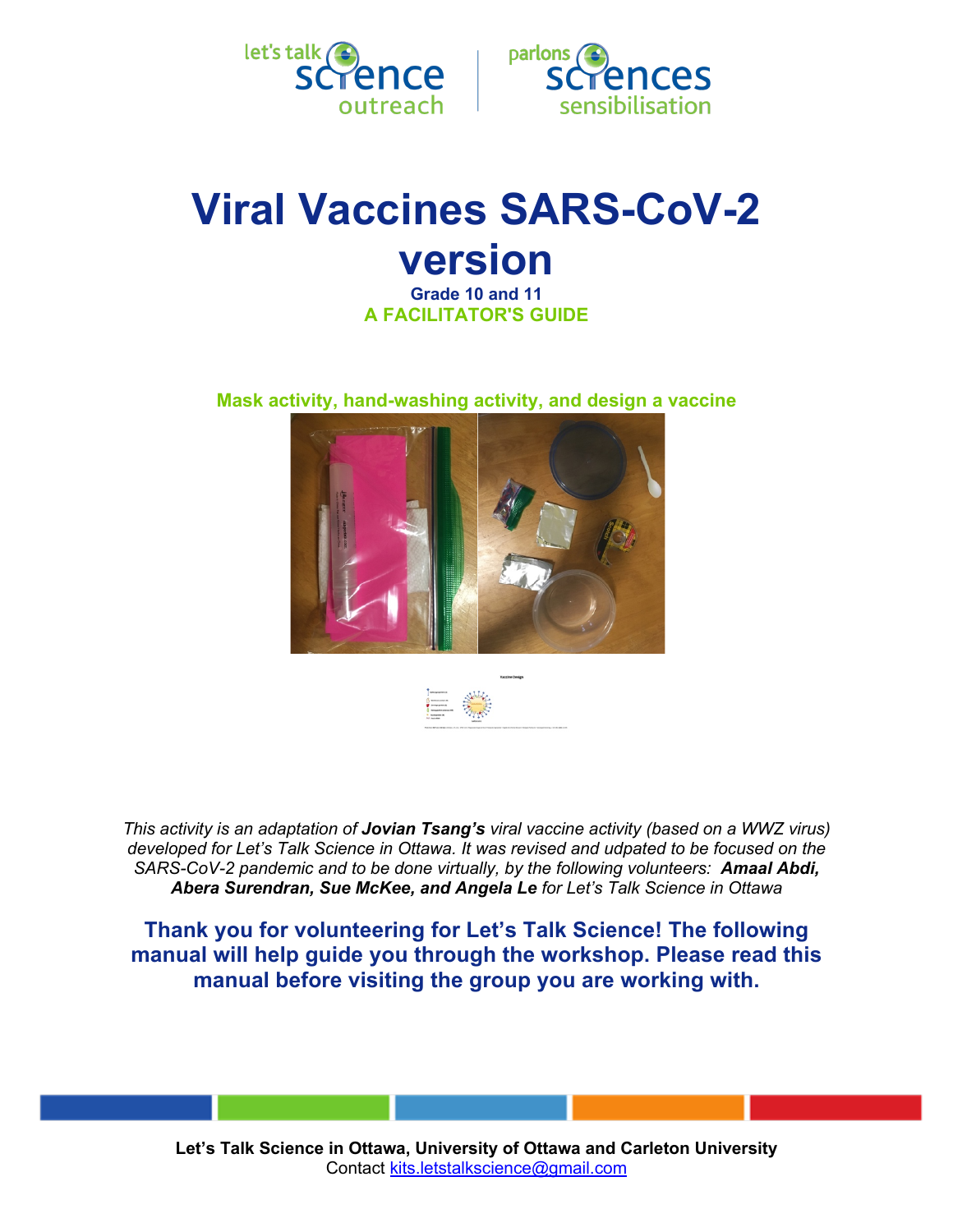# **Important Notes**

## **Introduction & Guidelines**

- This manual is meant as a guide to help you prepare for your activity. The introduction includes questions that get at the curriculum link/science concept the workshop covers. You are not expected to memorize this manual. It is a guide and we want you to bring your own experiences and your style of teaching into it.
- As a general guideline, do not speak longer than the age of the students at one time.
- Most workshops fit well in a 1-hour time period but some like bridge building or some high school activities are a little longer.
- Practice your introduction and test out the activities beforehand so you can anticipate sections that may take more time or may be difficult for students.
- If you are working with a partner, work out roles and responsibilities before the visit.

### **Safety**

As a Let's Talk Science volunteer, safety must be foremost in our minds during all activities. As STEM role models, volunteers must always also model safe science practices.

Always keep in mind the following precautions:

- Emphasize and demonstrate appropriate safety procedures throughout the presentation.
- Be professional but have fun.
- Keep workspaces clean to avoid tripping hazards.
- Allergens should have been checked before reserving the kit (e.g. allergies to latex).
- **Activity Specific Safety:** n/a

#### **WHMIS**

An overview of Canada's Workplace Hazardous Materials Information System (WHMIS) is included in these materials at the end of this manual where needed. No WHMIS sheets are included with this activity.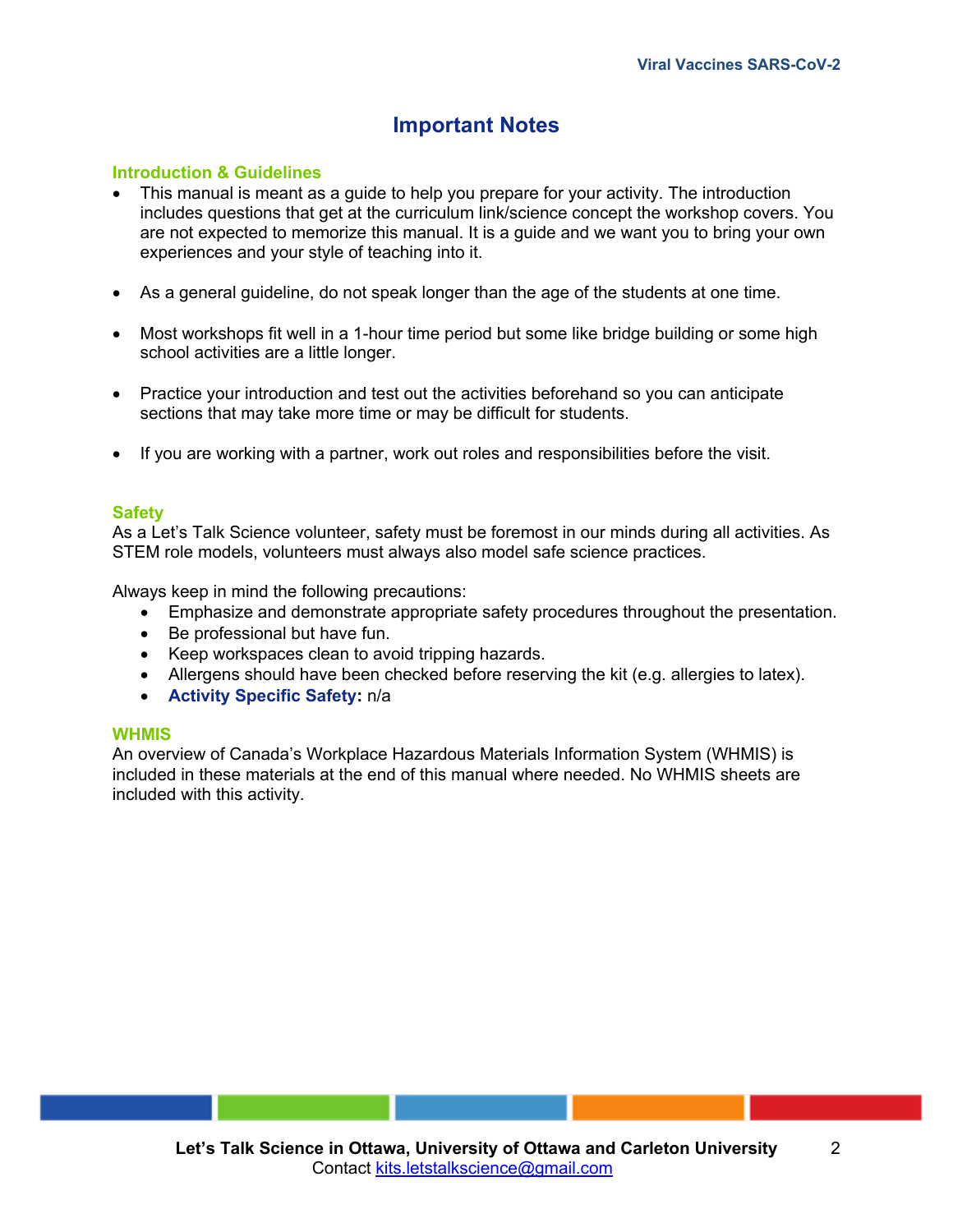# **Overview of the Workshop**

## **Grade Level and Curriculum Learning**

**Grade 10** *Evaluate the importance of medical and other technological developments related to systems biology, and analyse their societal and ethical implications*

**Grade 11** *Evaluate the impact of environmental factors and medical technologies on certain cellular processes that occur in the human body;*

**Grade 11** *college describe how different viruses, bacteria, and fungi can affect host organisms, and how those effects are normally treated or prevented*

**Grade 12 Science and Public Health Issues:** *describe the characteristics according to which a pandemic is classified (e.g., the strain of a virus, its mode of transmission)*

### **Materials**

#### **For each student**

| 2 pieces of tinfoil (put in measurements)                                                |  |  |
|------------------------------------------------------------------------------------------|--|--|
| Butter (a small pat of about 2 cm square and 1 cm thick) in tinfoil and a plastic baggie |  |  |
| Small bits of elastics the size of sprinkles in a plastic baggie                         |  |  |
| Small spoon                                                                              |  |  |
| 1 piece of printer paper (it can be folded in half)                                      |  |  |
| 1 small spritzer bottle                                                                  |  |  |
| 1 $\frac{1}{2}$ -piece of paper towel                                                    |  |  |
| 1 of 4 tidbits of information that will help them with their design                      |  |  |
| <b>Teacher kit:</b>                                                                      |  |  |
| 1 1/2 bottle of dish soap                                                                |  |  |
| 1 small strainer for the teacher                                                         |  |  |
| 1 pie plate per number of students                                                       |  |  |
| 4 rolls of double-sided tape                                                             |  |  |

#### **Timing of the Workshop**

|                           | Approx.    | <b>Description</b>                                                                                      |
|---------------------------|------------|---------------------------------------------------------------------------------------------------------|
|                           | Time (min) |                                                                                                         |
| <b>Introduction</b>       | 5 mins     | Introduce yourself, find out what they already know,<br>add in bits to fit with the curriculum learning |
| Introduction to           | 10-15 mins | Introduction to the material, engaging in some                                                          |
| pandemics and             |            | questions and providing some background                                                                 |
| coronaviruses             |            |                                                                                                         |
| <b>COVID-19 virus and</b> | 15 mins    | Hand washing and mask activity                                                                          |
| handwashing and           |            |                                                                                                         |
| mask activity             |            |                                                                                                         |
| Developing a vaccine      | 15-20 mins | Background on vaccines, activity on developing their                                                    |
|                           |            | own COVID-19 vaccine                                                                                    |
| Wrap up                   | 10 mins    | Discussion on their findings                                                                            |

3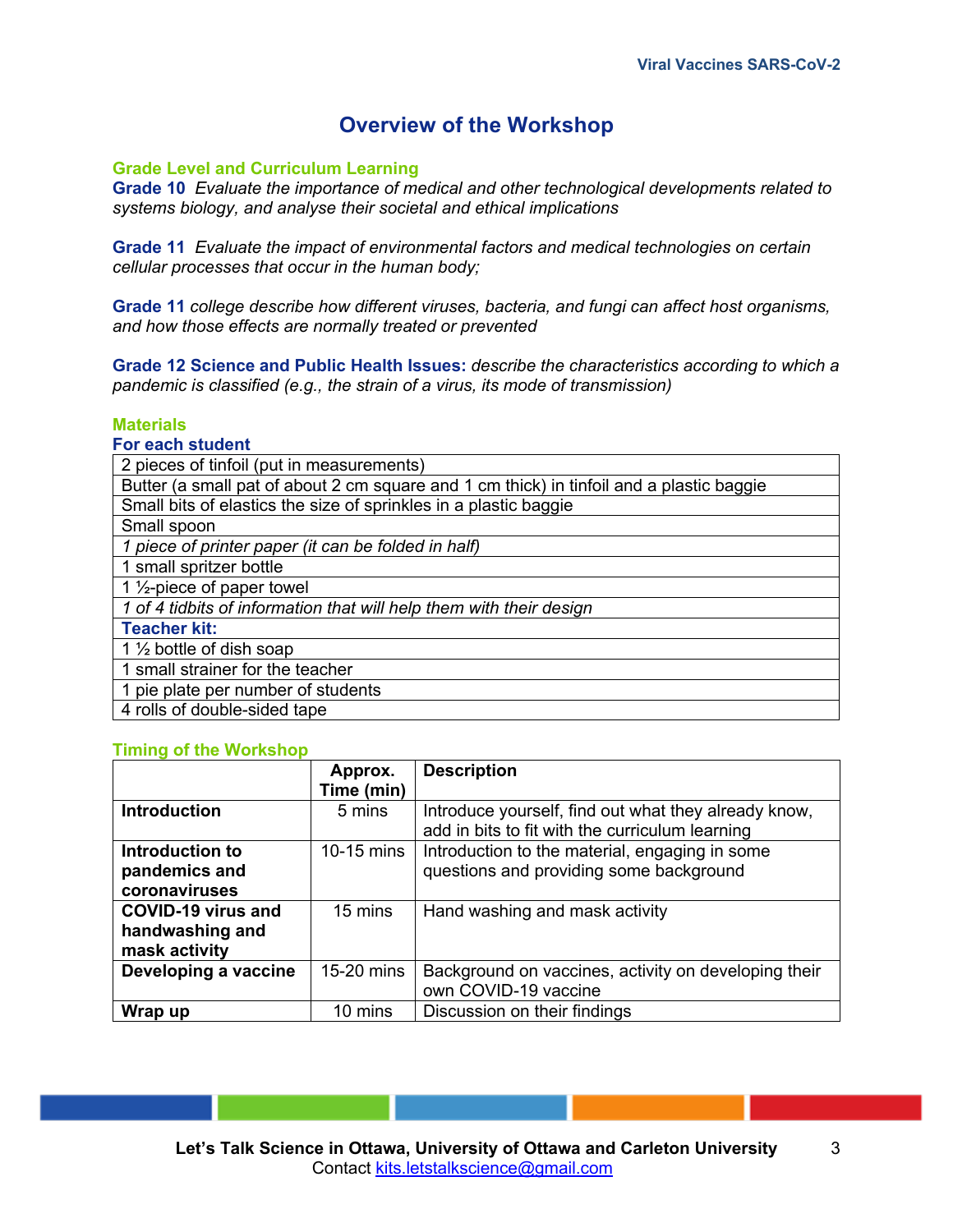# **Activity**

*Note: The questions you might ask are in bolded blue font. Some things you might say are in blue font and the possible answers are in square brackets in black font. Actions are in purple font.*

## **Introduction**

Hi everyone! We are Let's Talk Science volunteers. We come to schools and do hands-on activities. I study [simple terms] \_\_\_\_\_\_\_\_ at the University of Ottawa/Carleton University. I decided to study \_\_\_\_\_ because [when I was your age I loved… I think it's important to… I'm curious about…].

Today we'll look a little closer at the SARS-CoV-2 which is the name of the virus that causes COVID-19; and you'll be challenged to develop a vaccine.

Ask the teacher if she/he can pick students to answer questions as you ask them. Also, you might not be able to hear the answers so the teacher might have to repeat the answers. If you cannot see the students because the camera doesn't extend to where they can see you on a screen, you'll have to rely on the teacher to know if the students are ready for the next step.

## **Slide 1**

Set the stage: "You are scientists who have come from all over the world to meet at an Emergency World Health Organization conference. There is a current pandemic spreading across the world that affects humans. We have called you all here today because you are the best and brightest scientists from around the world. We want you to develop a vaccine to protect the healthy population of the world. But first, let's review the emergency."

## **Slide 2**

Our objectives for today are:

- Review the emergency situation
- Evaluate vaccine use
- Discuss how vaccines work
- Examine vaccine components
- Design a SARS-CoV-2 vaccine

## **Slide 3**

On March 12, 2020, the World Health Organization (WHO) declared COVID-19 as a pandemic. **What is a pandemic?** [worldwide spread of a disease]

**What's the difference in a pandemic and an epidemic?** [An *epidemic* is defined as "an outbreak of disease that spreads quickly and affects many individuals at the same time." A *pandemic* is a type of *epidemic* (one with greater range and coverage), an outbreak of a disease that occurs over a wide geographic area and affects an exceptionally high proportion of the population. While a *pandemic* may be characterized as a type of *epidemic*, you would not say that an *epidemic* is a type of *pandemic*.]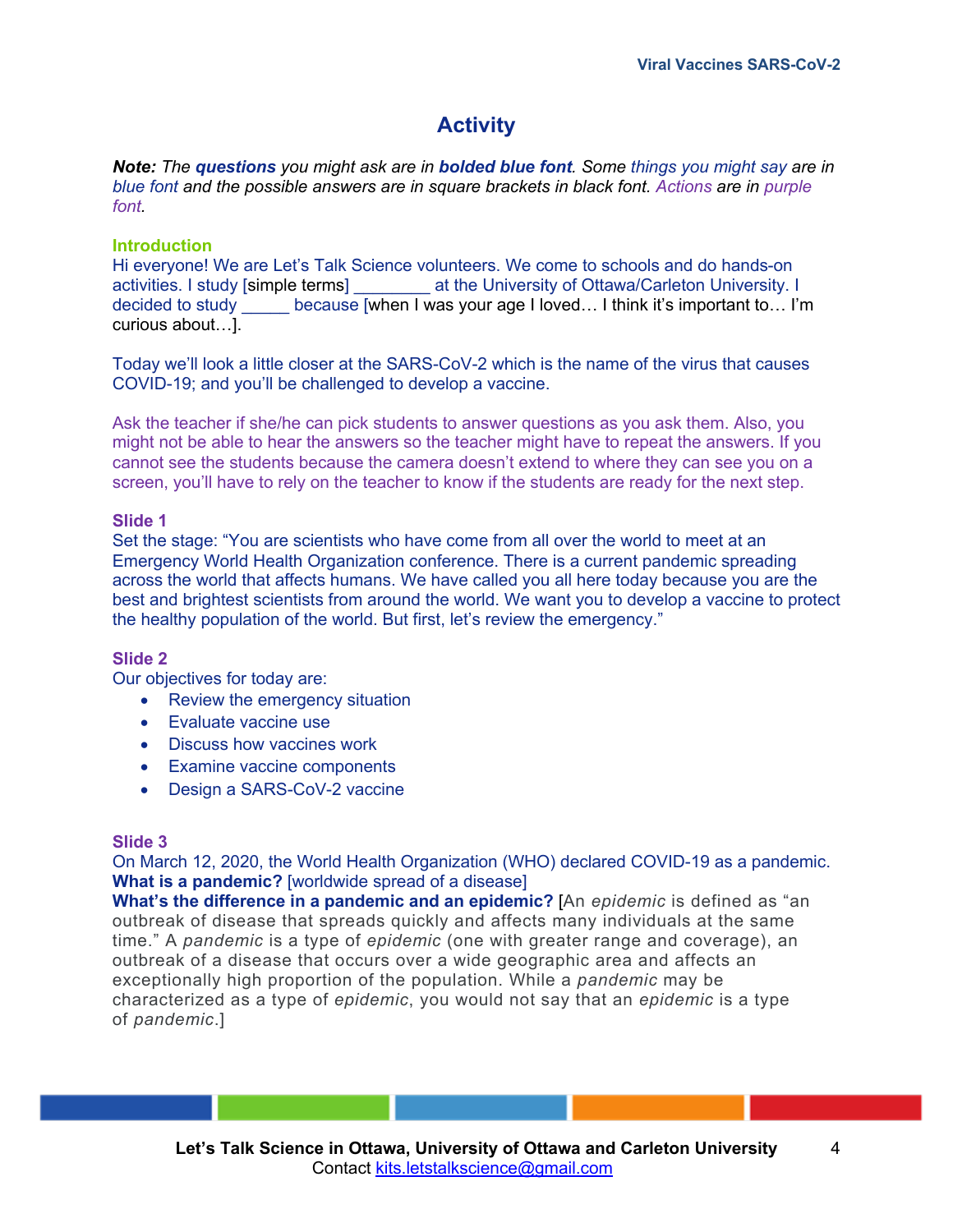#### **Slide 4 Does anyone know of any past pandemics we've overcome?**

- **Spanish flu:** The Spanish flu occurred in 1918 and is considered the most destructive pandemic in recent history. It infected 500 million people and about 50 million people died. It was caused by an influenza virus, and it is believed to have come from birds. The reason why it is called the Spanish flu is because the first country to start talking about the virus on the news was Spain, which is mostly inhabited by Spanish people.
- **H1N1 or Swine Flu:** occurred during 2009 and was also caused by an Influenza A respiratory virus. Lasted about 19 months and infected an estimated 1.4 billion people with approx. 575,000 deaths worldwide. This virus typically originated in pigs but evolved to infect humans.
- **HIV/AIDS:** Human Immunodeficiency Virus infection and Acquired Immune Deficiency Syndrome where HIV infection interferes with the immune system resulting in increased infection or tumor formation caused by a deficient immune system (AIDS). Is a retrovirus that is transmitted mainly through bodily fluids (except saliva, sweat and tears). Many people are infected with disease today however modern treatment options allow for better prognosis/quality of life.

## **Slide 5**

Let's talk more about coronaviruses.

What are coronaviruses? [Coronaviruses, otherwise known as CoVs, are a family of viruses. All the viruses in this family share things in common with each other. One of the common characteristics that they share is that they cause problems to the respiratory system in both humans and animals.

There are 7 known types of human coronaviruses, four of which are not very severe and simply cause the common cold. The remaining three are very dangerous because they cause severe illness and can even lead to death. We have had epidemics with MERS and SARS and are currently faced with a pandemic due to the novel COVID-19 pandemic. A lot of these viruses come from different species of animals and eventually start infecting other animals and humans as well. We know where the viruses come from, but we don't know exactly how it started and how the animals got them in the first place. Scientists are still learning and figuring that out.

## **Slide 6**

## **MERS outbreak**

The virus was believed to originate in bats but humans contracted it through contact with camels. Human to human transmission however required closed contact with infected individuals was rare to occur outside of hospitals, so the risk globally is considered low. The first reported case was from 2012 and there currently are approx. 2500 cases worldwide (mostly in the Arabia peninsula) and while there aren't any vaccines yet, many are in development.

## **SARS epidemic**

SARS (SARS-CoV) started in 2003. SARS comes from the same family of viruses as COVID-19. SARS and COVID-19 are 80% identical to one another, which means that they are very similar. Many scientists believe that SARS came from some kind of animal (perhaps bats) that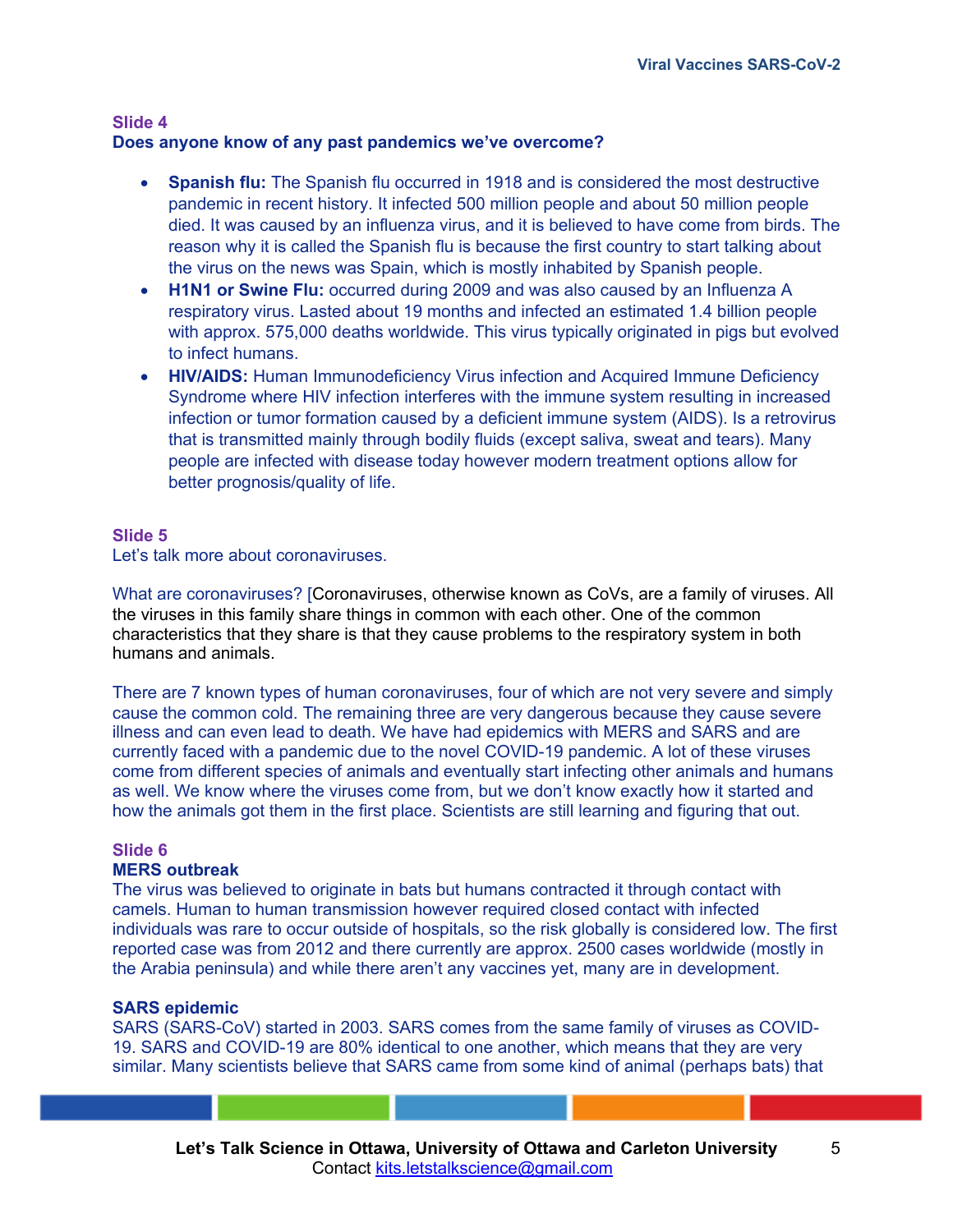spread to other animals and eventually infected humans. SARS spread to 26 countries including Canada, and infected around 8000 people, and of these, 774 people died.

## **Slide 7 (slide shows spread over time to April 2020)**

Of course, now, we are currently in the midst of the COVID-19 pandemic. The first case was reported in Wuhan, China in December 2019 and quickly spread throughout the world, causing travel restrictions and lockdowns in many countries. It also believed to have originated from bats,

### **Slide 8**

Currently there are over 62 million cases of COVID-19 throughout the world with a death toll of 1,452,430 – and these numbers are increasing each day!! These are huge numbers, especially if we think about the death toll in comparison to some of the other pandemic/epidemics we've faced in the last few years.

## **Slide 9**

Symptoms of COVID-19 include:

- Fevers/chills
- Cough
- Difficulty breathing/shortness of breath
- Sore throat
- Runny nose
- Loss of taste and smell
- Headache/tiredness
- Nausea/abdominal pain

Not all people afflicted with COVID-19 have ALL these symptoms and because some of these are shared with the flu/common cold, it can be hard to know if you have COVID-19. Some COVID-19 patients have no symptoms (called asymptomatic), but they can still spread the disease. It can also take up to 14 days before symptoms develop, meaning an individual can be infected and not be aware for up to 2 weeks.

## **Slide 10**

COVID-19 is spreads by the transmission of droplets or aerosols (suspensions of tiny particles or droplets in the air) from saliva or other bodily fluids, which is why masks and keeping a 2 m distance are very important measures to take to protect yourself from infection.

Other precautions include:

- Limiting non-essential travel
- Quarantine/self-isolating if traveled or feeling sick
- Social distancing (avoiding close contact with people outside of your household/large gatherings)
- Lockdowns (closing down restaurants, stores, schools, etc. in an effort to decrease the amount of cases, especially if there is a big surge of cases or the number of cases is expected to surpass our healthcare capacity)
- Hygiene, including avoiding touching your food or face and washing your hands frequently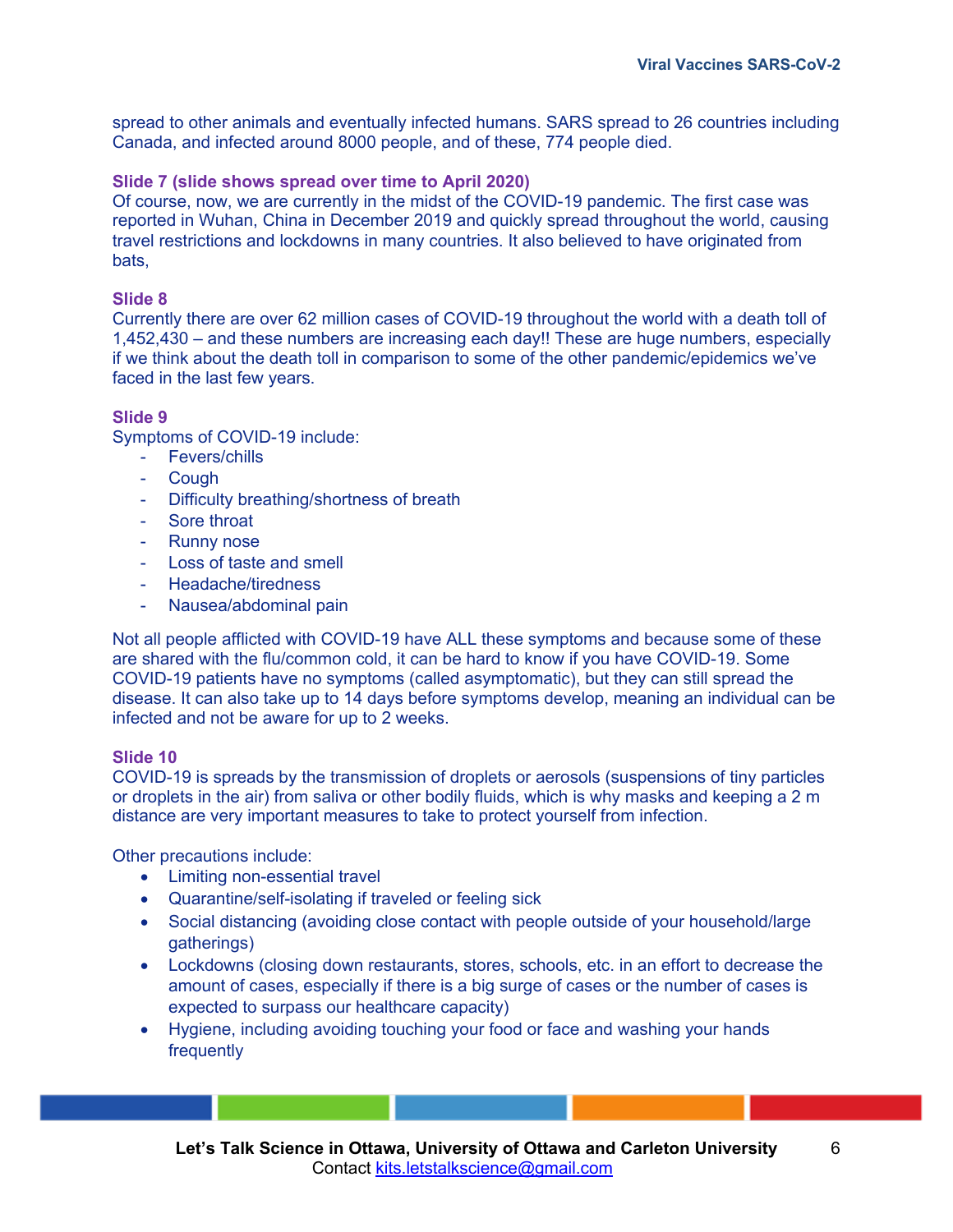Let's see how well hand washing and masks work.

#### **Slide 11**

Before we do the handwashing activity, here we have a diagram on the two different types of viruses – enveloped, where there is a lipid membrane layer surrounding the genetic material of the virus, or non-enveloped where there is only a protein shell surrounding the virus. **Does anybody know which one COVID-19 is?** [enveloped] We are going to make a model of each and test how effective of a measure handwashing would be.

*NOTE: the following activity is adapted from the Science Buddies activity (https://www.sciencebuddies.org/stem-activities/show-soap-kills-virus).* 

Ask the teacher to give each student a kit of materials if they haven't already or to distribute the following materials.

*Each student needs: 2 pieces of tin foil, a baggie of 'sprinkles' (small elastic pieces), pat of butter, spoon, dish soap (teacher will squirt this in), at least 6 pieces of double-sided tape (teacher will give this out)*

**1.** First we'll make our virus models. Take your two pieces of tinfoil which should be roughly the same size and make two balls. This is the part that carries the viruses' genetic information in the form of RNA or DNA. We'll talk a bit about DNA and RNA in a short time but basically we don't want virus DNA or RNA in our bodies.

Ask the teacher to give each student 6 pieces of double-sided tape

**2.** Take a piece of double-sided tape and wrap it tightly around one of the foil balls you made. Do this with 3 or 4 pieces in different places and do the same with the  $2<sup>nd</sup>$  ball. **What does the double sided tape mimic?** [the protein shell or capsid with surrounds and protects the virus's RNA or DNA.]

Ask the teacher to prepare the bowls of very warm water with soap in them for the students (or the students can do this themselves if permitted)

- **3.** Roll one aluminum ball around in the small bits of elastics and press them gently onto the tape. **What do the sprinkles represent?** [proteins that a virus uses to attach to the outside of its host cell. In a non-enveloped virus, If those proteins are damaged, lost, or destroyed, the virus particle can no longer infect its host.]
- 4. Take the second aluminum ball and cover with an even layer of butter all around and then roll in the sprinkles and press them gently. **What does the butter represent?** [lipid membrane that envelopes, or surrounds, the capsid of enveloped viruses. The fats in butter are a type of lipid similar to the lipids in virus envelops.]
- 5. Let's compare the two virus models. **How are they similar or different?** [one has the butter layer and one doesn't] **Looking at our virus models, which do you think represents which?** [butter layer = enveloped virus (COVID-19 is an enveloped virus), just the tape  $=$  nonenveloped virus]
- 6. Now drop both model viruses into the bowl with soapy water and swirl around gently so not to make bubbles, making sure that both models get wet with water from all sides.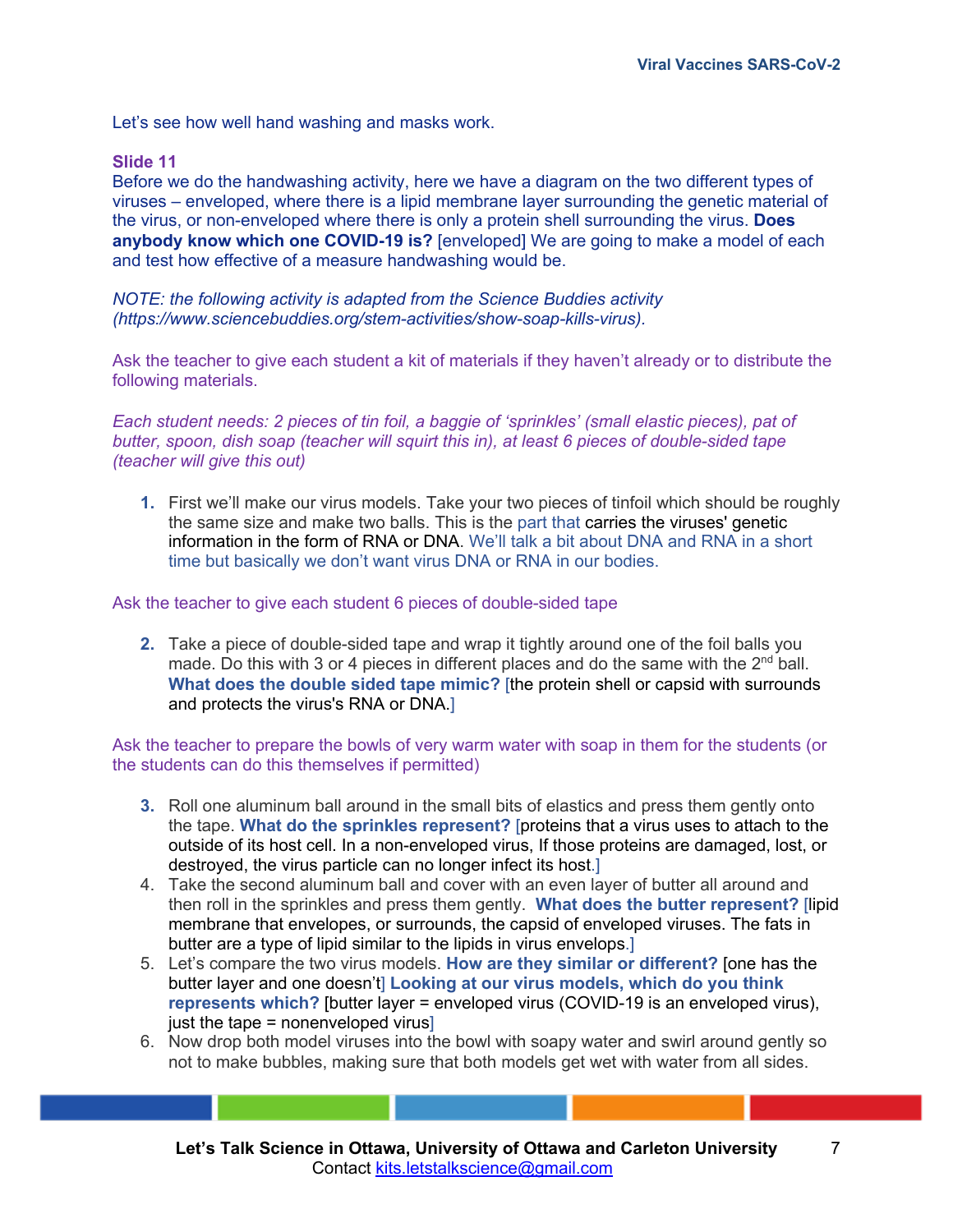Make some observations. **What do you notice? Is there a difference between the two? Why or why not?** [Enveloped virus model (butter) should have lost all its elastics because the soap molecules interact with the butter molecules, which leads to the butter layer being destroyed. The non- some enveloped virus on the other hand should have kept its elastics for a much longer time, although eventually it may have lost of them, too] **What do you think this means in the context of viruses and handwashing?** [Dropping both virus models into soapy water mimicked washing your hands with warm water and soap. Swirling the viruses around in the water is similar to you scrubbing your hands with soap. This means that using soap during hand washing can help make enveloped viruses, like the one that causes COVID-19, non-infectious. Which keeps all of us healthier!]

Get students to clean up. Do not put the elastic bits down the drain. Each student can use the strainer to dump the water in the drain and then discard the elastics and their virus models in the garbage. The teacher can keep the tin pie pans and strainer.

While students are at the sink they could also fill up their spritzer bottle.

Let's check out mask wearing now.

They need a spritzer bottle, a piece of paper towel, and a piece of printer paper. These

- 1. We'll simulate a sneeze using a small spritzer bottle. Hold your bottle in one hand and paper in another about 30 cm or so apart and spray the bottle on one side of the paper.
- 2. Make a little square/rectangle with the paper towel. This time put the paper towel in front of the sprayer and spray toward the other side of the paper. **What do you notice?**

(Note: both the two experiments above could be taken further (but you probably won't have time. For example, you could test the washing hands one using cold water and test the mask one using fewer layers of paper towel).

#### **Slide 12**

Contact tracing, the process of identifying all people that a COVID-19 patient has come in contact with in the last two weeks, is a very important tool used to limit the spread of COVID-19. It helps to identify who should quarantine/stay home and away from others for 2 weeks to help prevent further spread. But it also is very time consuming to determine

Here's a real-life scenario of contact tracing. A group of 40 people attended a BBQ in a park where there was no distancing, and no masks worn for several hours. Two people later developed covid-19 symptoms and within 6-7 days 27 people had covid-19 and 105 people who had some contact with a person with covid-19 from the BBQ had to quarantine from school and work for 14 days.

#### **Side 13**

**Why do you think a vaccine might be needed? [**Even with measures in place, the numbers and more importantly the death toll is still rising. Wearing a mask all the time, physically distancing, and restricted gatherings, are mainly temporary measures**,** and a vaccine is more likely to be more permanent control.]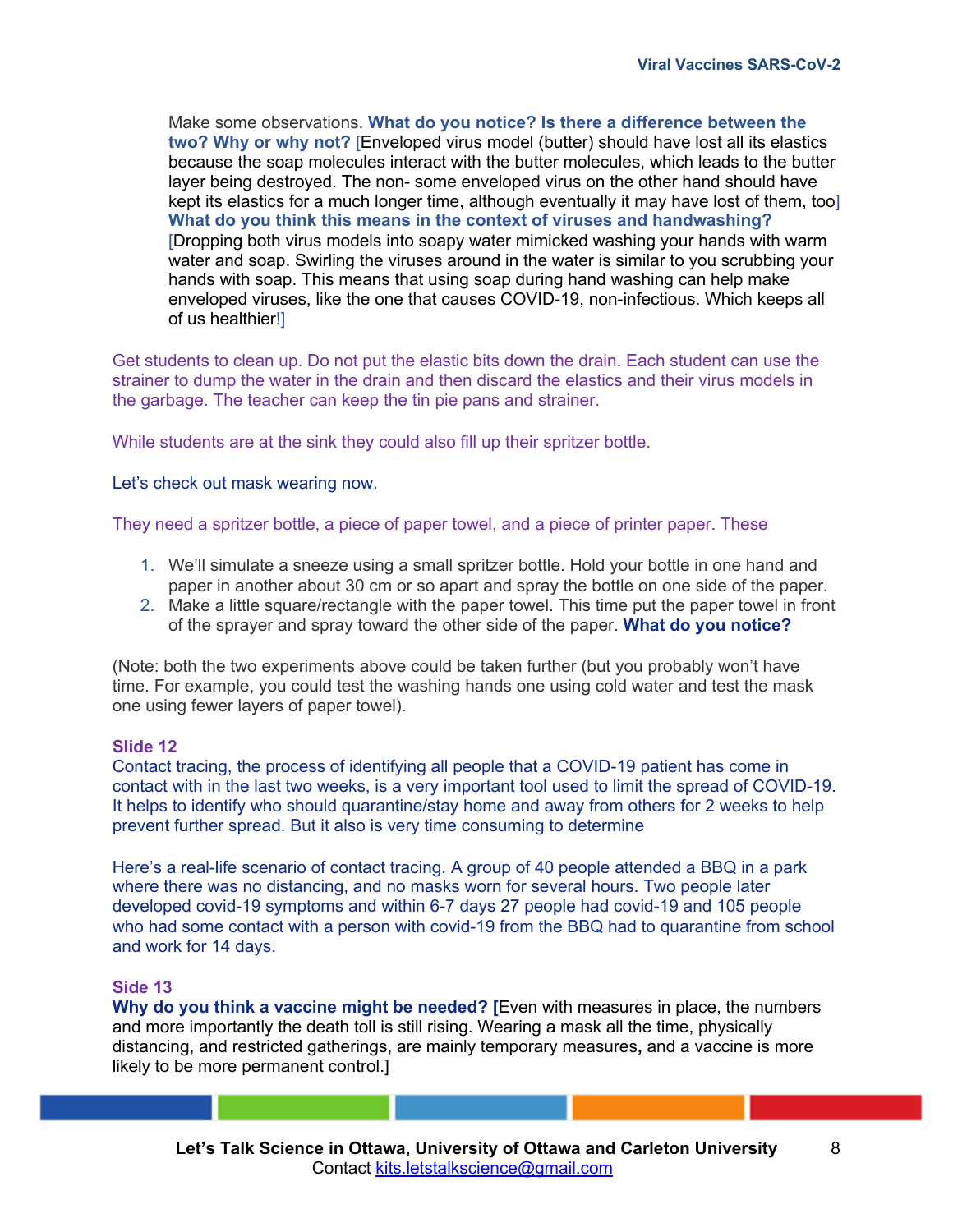#### **Slide 14**

**What is a vaccine?** [biological and chemical formulations that stimulate immunity to an infectious agent]. Vaccines help protect us against the spread of diseases.

**Can you think of any vaccines you've gotten?** [DPTP (diphtheria, polio, tetanus, pertussis); MMR (measles, mumps, rubella), smallpox, maybe flu or HPV (human papilloma virus); others].

#### **Slide 15**

Vaccines help against the spread of infectious diseases as evidence by their successes in combatting these once well-known diseases.

#### **Slide 16 (this slide has interactive parts to it)**

**Does anyone know** *how* **vaccines work?** [vaccines train your white blood cells (WBC) to recognize an infectious disease agent (such as a virus or bacteria), then when you are exposed to the real thing your immune system can quickly kill it].

When we get sick there is an exposure period between us and the infectious agent (shown here are representative pictures of viruses and bacteria). Sometimes following exposure we can get sick. If the infectious agent is able to overwhelm our immune system the battle may end in death.

#### **Where do you think a vaccine can be used? Before, during or after exposure?**

[A vaccine is used before exposure to the infectious agent. It trains the white blood cells in our body to recognize the infectious agent and kill it. You can think of white blood cells as the hound dogs in our immune system. Sniffing out the bad guys and killing them.]

#### **Slide 17 (this slide is interactive)**

When a critical portion of a community is immunized against a contagious disease, most members of the community are protected against that disease because there is little opportunity for an outbreak. Even those who are not eligible for certain vaccines—such as infants, pregnant women, or immunocompromised individuals—get some protection because the spread of contagious disease is contained. This is known as "community immunity."

The principle of community immunity applies to control of a variety of contagious diseases, including influenza, measles, mumps, rotavirus, and pneumococcal disease. https://www.vaccines.gov/basics/protection/

#### **Slide 18**

Let's take a look at vaccine components before we get you developing your vaccines.

#### **Slide 19**

**Does anyone know the two main parts of every vaccine?** [vaccines are made up of 2 ingredients: (1) the infectious agent or a part of it, called the antigen; and (2) an adjuvant, which stimulates the immune system to respond. Adjuvants are chemicals that stimulate the immune system. Think of them like flares that tell the immune system "look over here at this foreign particle! Remember this weird thing!"].

#### **Slide 20**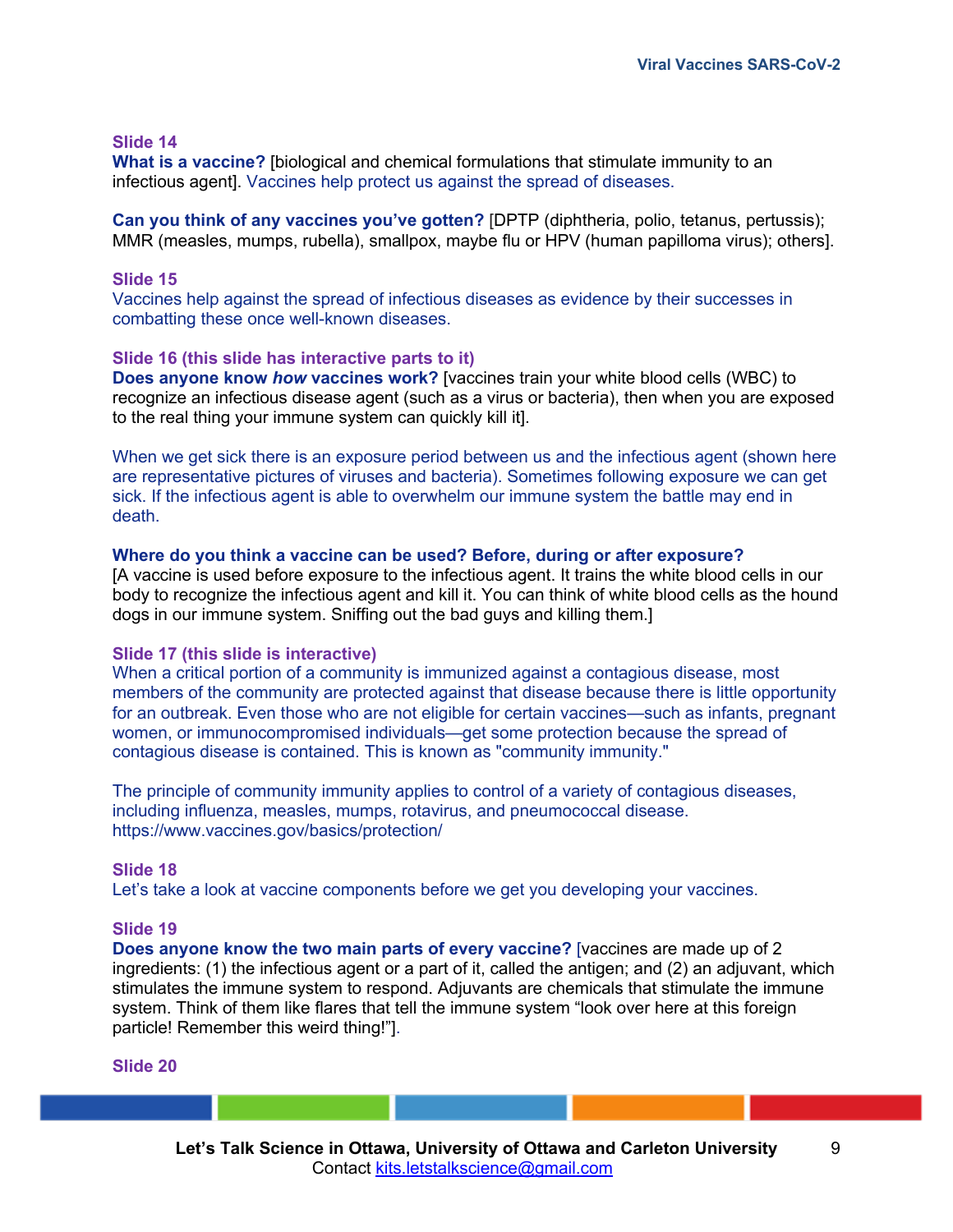Here the dog represents the white blood cells (WBCs) of the immune system. We want our dog to retrieve a sock (which represents the antigen) and by putting a treat (which represents the adjuvant) inside the sock, we can stimulate the dog to go fetch the sock. That's essentially how the two components work together to illicit the appropriate immune response.

Viruses make us sick by killing our healthy cells or changing how our cells function. When our immune system goes to work to get rid of the virus, we often feel unwell. For example, we often get a fever with a flu and many viruses are not functional with heat.

#### **Slide 21**

In the past, killed infectious agents, such as viruses, have been used. Generally this is faster than other methods but there's the risk that not all of the infectious particles are killed, which would be really bad (pretty much injecting live virus into people).

Nowadays, vaccines are made with live-attenuated (weakened) infectious agents or subunits (using a single or several components of the whole). In some ways they are more effective than killed infectious agents, and they are definitely much safer. However they are more time consuming to develop.

Live-attenuated vaccines generally generate better immunity since they are able to replicate and the immune system treats them more like a threat and is more likely to react.

Subunit vaccines are made with antigens that we manufacture, meaning we know exactly what the immune system is targeting, so in that way they are typically very safe.

The H1N1 flu vaccine injection used in 2009 is a killed virus while the nasal spray used a live attenuated virus.

The Measles, Mumps and Rubella Virus Vaccine (MMR) uses three live-attenuated (weakened) versions of the actual dangerous versions.

The Hepatitis B vaccine used in Canada is a subunit vaccine that combines antigen from the surface of the virus and aluminum salts.

More recently, there has been a new type of vaccine developed called nucleic acid vaccines. This is where genetically engineered RNA or DNA enveloped in a lipid bilayer is injected into our bodies where the cellular machinery found in our body produces a protein that safely prompts our immune system to respond. The protein produced is usually a portion of the protein on the virus. If you haven't studied DNA and RNA yet, DNA makes proteins in our cells and those proteins help our cells and systems to function properly.

These are some more commonly used adjuvants: aluminum salts, mineral oil, and lipid nanoparticles (more recently).

#### **Slide 22**

**If you need this slide use it to give a quick example of how DNA goes to RNA to protein.** 

#### **Slide 23**

We need to develop a vaccine for COVID-19, and so that is why you have all been gathered here at today's conference!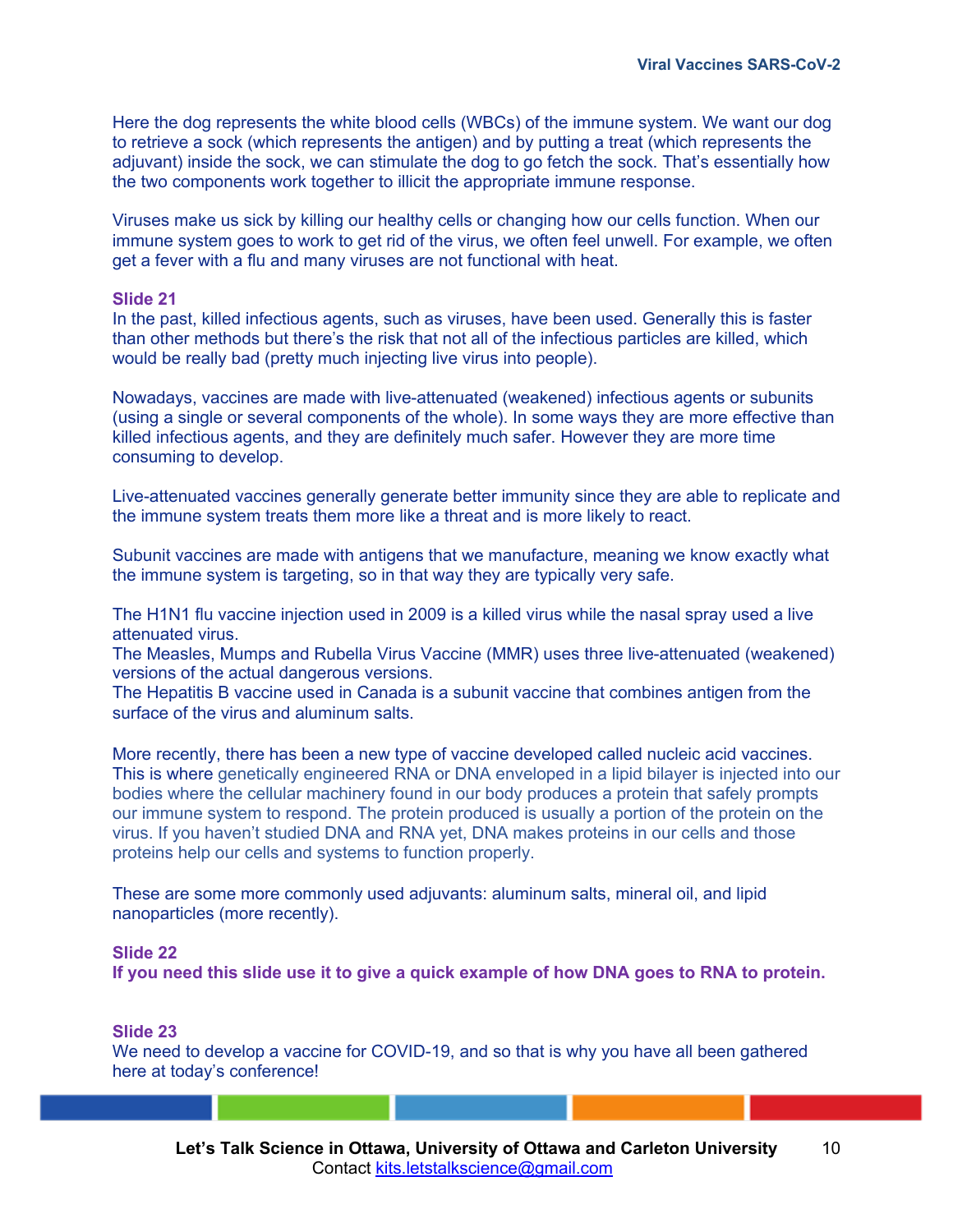#### **Slide 24 (leave this slide up while they develop their vaccine)**

We want you to go back to your labs and create a vaccine candidate that will be effective against COVID-19. You will have 10 minutes to develop your vaccine. The class will decide whose vaccine is the 'best'.

You have a drawing of the SARS-CoV-2 virus and the different types of proteins found on its surface. Your task is to design a vaccine against this virus, targeting one of the protein types. Think carefully of which protein you would like to target and why (TIP: consider what the protein's function is and how accessible it is).

Ideally you will work in a group of 2-4 but each of you has a design sheet and could work independently if you choose.

**Note: if the students can work in groups, get them to work in a group of 2-4 to develop the vaccine. If they cannot work in groups they can work on their own but let them know we would usually put them in groups. Remind them to wear their masks while in their group and distance where they can.** 

Because travel is restricted and each group requires a flight to get to, you can choose to share this information with: only one other group/individual OR the whole class OR not share it.

If you choose to share it with the class, we will post it on a slide for all to see. If you choose to share it with one other group, you will have to figure out how to transmit it to the group without breaking physical distancing rules in the classroom. Once you share it with one group/individual you cannot share it with any other groups.

Let the students use the info on the proteins on the slide. You don't have to go through each one. They can ask you questions if they aren't clear on something.

- **Spike glycoprotein**: attaches to the surface of our cells and allows the viral RNA to enter
- **Nucleocapsid proteins** (N): involved in regulating processes relating to the viral genome and may be involved in the replication cycle of the virus
- **Membrane proteins** (M): generate the shape of the viral envelope and complete the virus assembly
- **Envelope proteins** (E): are necessary for the assembly of the virus

At the end of 10 minutes, we will come together for another conference and each group will present their creations. Vaccine components should be justified and refuted through group discussion.

#### **Slide 25 and 26**

Have them present their vaccines and let the class decide if they will be effective given the information on the slide.

- lipid nanoparticles are effective adjuvants!
- mineral oil isn't a good adjuvant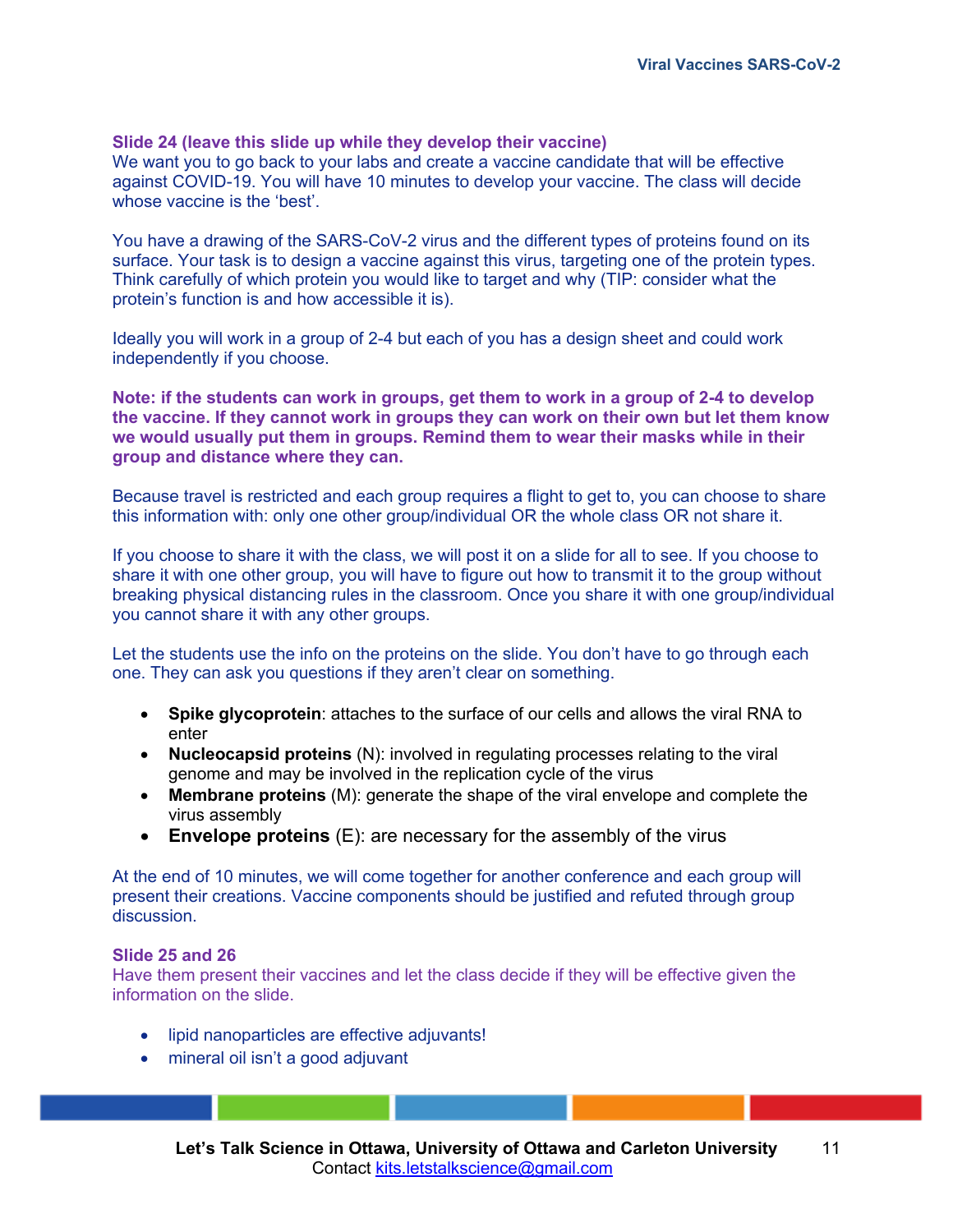- targeting S protein is effective
- targeting other viral proteins is not a good approach

During the discussion at "the conference", the students should present the data from their publications to support which vaccine they believe will work best.

Pros for a killed vaccine – Creating a killed infectious agent is relatively quick compared to isolating a subunit from an infectious agent (the process actually includes isolating the gene for the subunit – producing mass amounts of it in an expression system and purifying it). If time is of the essence then one would go with a "killed vaccine" vs a "subunit vaccine".

Pros for a live-attenuated vaccine – Live attenuated vaccines are able to replicate and because of this, the immune system treats them more as a threat than killed or subunit vaccines. Generally, live-attenuated vaccines are able to generate better immunity than killed or subunit vaccines. Making a live-attenuated version of an infectious agent also takes time (the process includes determining the dangerous components of the infectious agent and introducing mutations into the genome to weaken them).

Pros for a subunit vaccine – Subunit vaccines contain antigens that we manufacture. In this way, we know exactly what the immune system is targeting and because of this, subunit vaccines are usually the safest type of vaccines.

Pros for nucleic acid vaccine – One of the biggest advantages that nucleic acid vaccines provide is how quickly they can be produced. Once a pathogen has been identified, its DNA is sequenced, the nucleic acid vaccine can be developed directly from the sequence. They are also easy to manufacture and so can be less costly to be produce. Additionally, because the vaccine is only for a fragment of the virus, there is no risk of infection.

## **Wrap-Up**

#### **Slide 27**

Today's activity has many parallels to how things actually work in real life.

That is, vaccine development takes a long time (months to years). Labs will work with other labs from around the world to achieve a common research goal (international collaborations are encouraged). However, there are also some labs that insist on not collaborating with other or specifically with certain other labs (lab rivalries).

In the context of saving the human race and getting our lives back to normal, sharing useful information with other is important and essential in driving progress and development.

#### **BONUS: Slide 28**

As a last activity, let's see if you can order the steps we take from the bench (in the lab) to the bedside or clinics. Here we have scientists studying a virus called 'ICV' and they develop a vaccine against this virus, which they call "Anti-ICV". But, there are many steps before the virus can be made available. Here are the steps for vaccine development in random order. Select the right, chronological order that each event would take place in. *\*Animations in slide reveal step by step the right one\** 

#### **Does anybody have any questions?**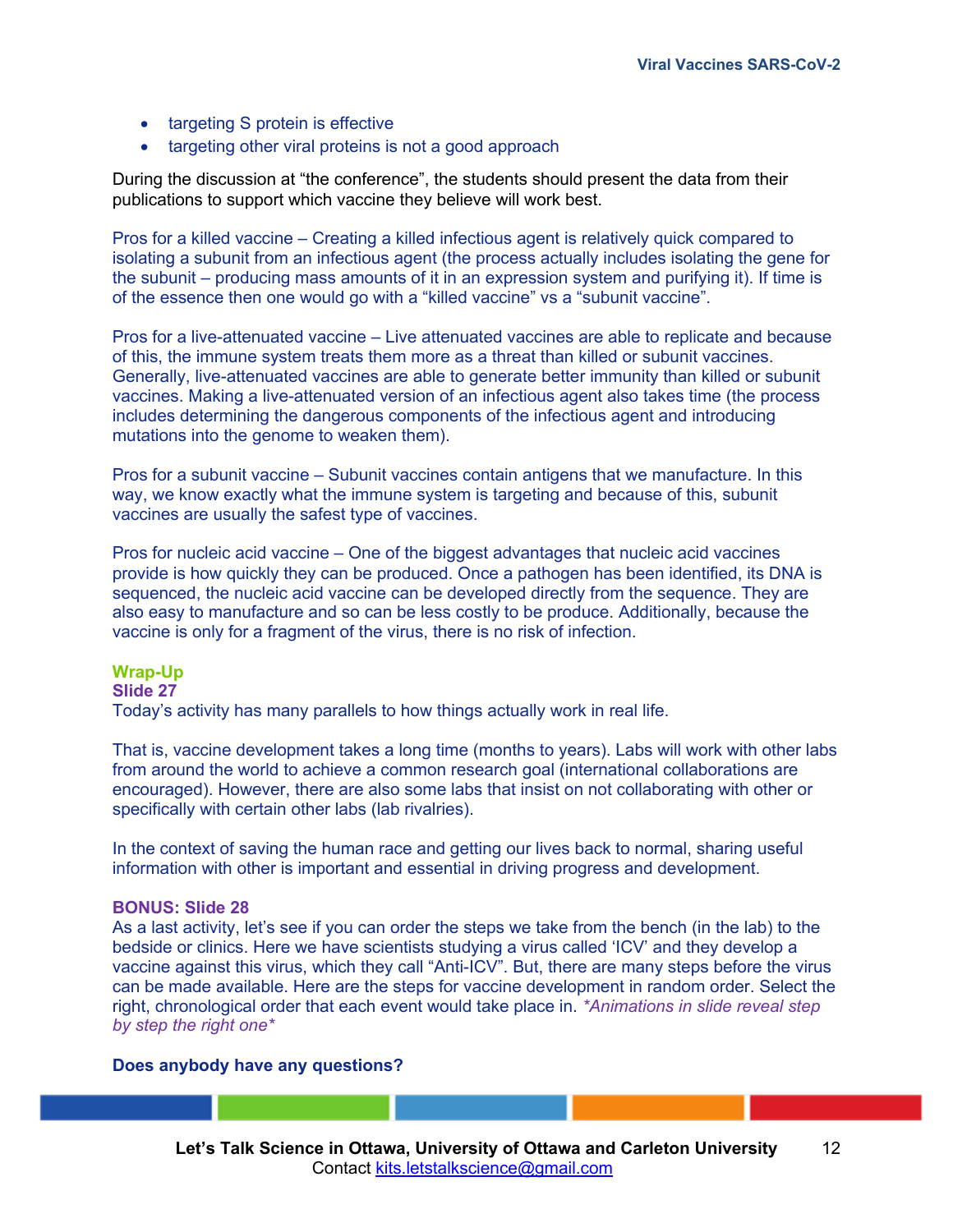*If you have extra time, you can ask if they have any questions about university or being a student or about your research.* 

Thank you for having us in your class today!

## **Additional Information**

## **Background Information**

**For more info:** https://virologyj.biomedcentral.com/articles/10.1186/s12985-019-1182-0

**More info on contact tracing**: https://www.who.int/news-room/feature-stories/detail/trackingcovid-19-contact-tracing-in-the-digital-

age#:~:text=contact%20tracing%20is%20the%20process,the%20last%20two%20weeks.

Several different types of potential vaccines for COVID-19 are in development, including:

- *Inactivated or weakened virus vaccines*, which use a form of the virus that has been inactivated or weakened so it doesn't cause disease, but still generates an immune response.
- *Protein-based vaccines*, which use harmless fragments of proteins or protein shells that mimic the COVID-19 virus to safely generate an immune response.
- *Viral vector vaccines*, which use a virus that has been genetically engineered so that it can't cause disease but produces coronavirus proteins to safely generate an immune response.
- *RNA and DNA vaccines*, a cutting-edge approach that uses genetically engineered RNA or DNA to generate a protein that itself safely prompts an immune response.

For more information about all COVID-19 vaccines in development, see this WHO publication, which is being updated regularly.

https://www.fda.gov/consumers/consumer-updates/coronavirus-disease-2019-testing-basics

Antigen tests detect virus proteins; nucleic acid tests detect the viral RNA